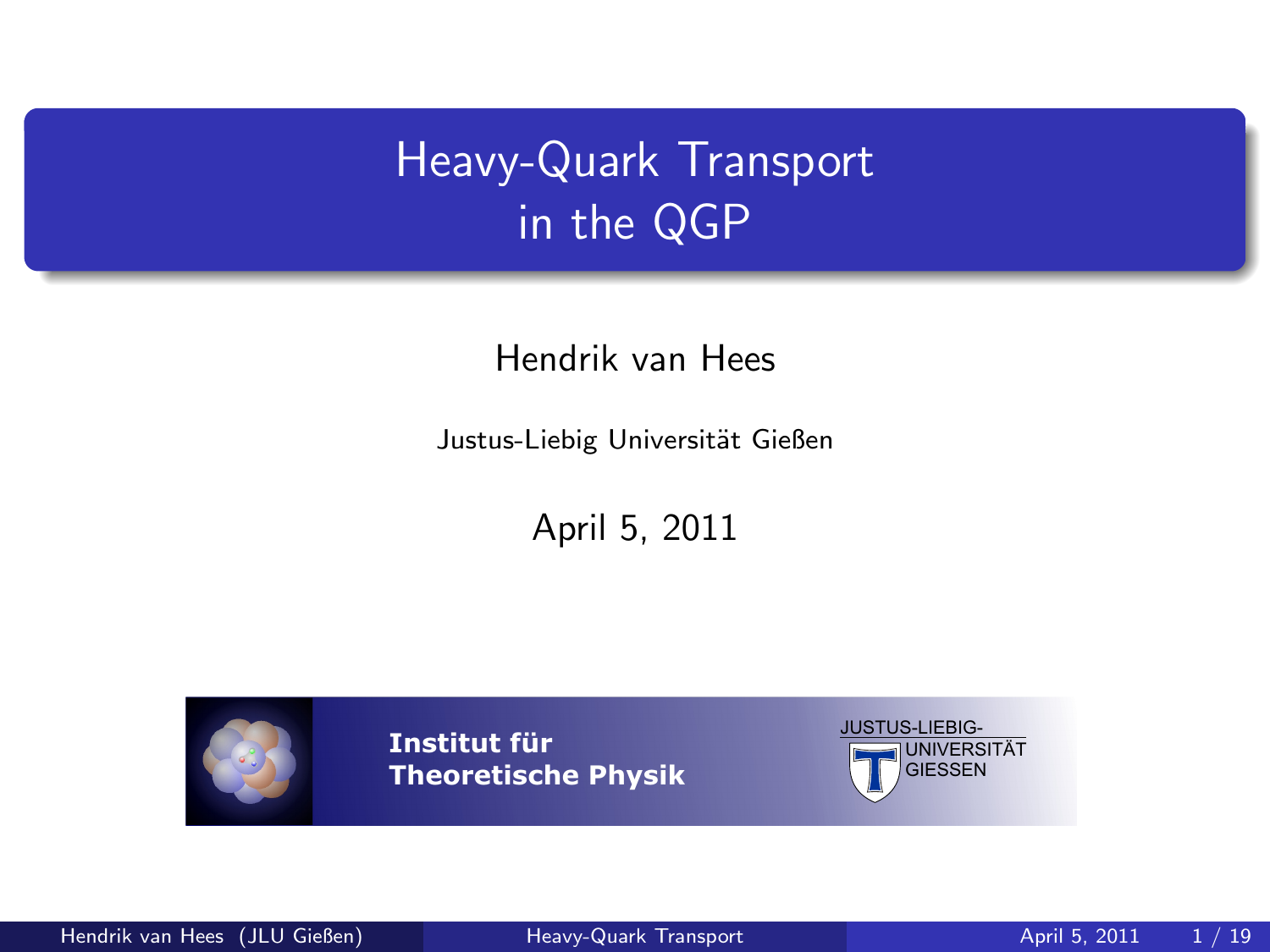# **Outline**



- [Heavy quarks in heavy-ion collisions](#page-2-0)
- [Heavy-quark diffusion: The Fokker-Planck Equation](#page-4-0)
- [Relativistic Langevin simulations](#page-5-0)

[Microscopic model for non-perturbative HQ interactions](#page-6-0)

- **•** [Static heavy-quark potentials from lattice QCD](#page-6-0)
- [Elastic pQCD heavy-quark scattering](#page-6-0)
- **•** [T-matrix approach](#page-9-0)

#### 3 [Non-photonic electrons at RHIC](#page-15-0)

• [Transport properties of the sQGP](#page-17-0)

#### **[Summary and Outlook](#page-18-0)**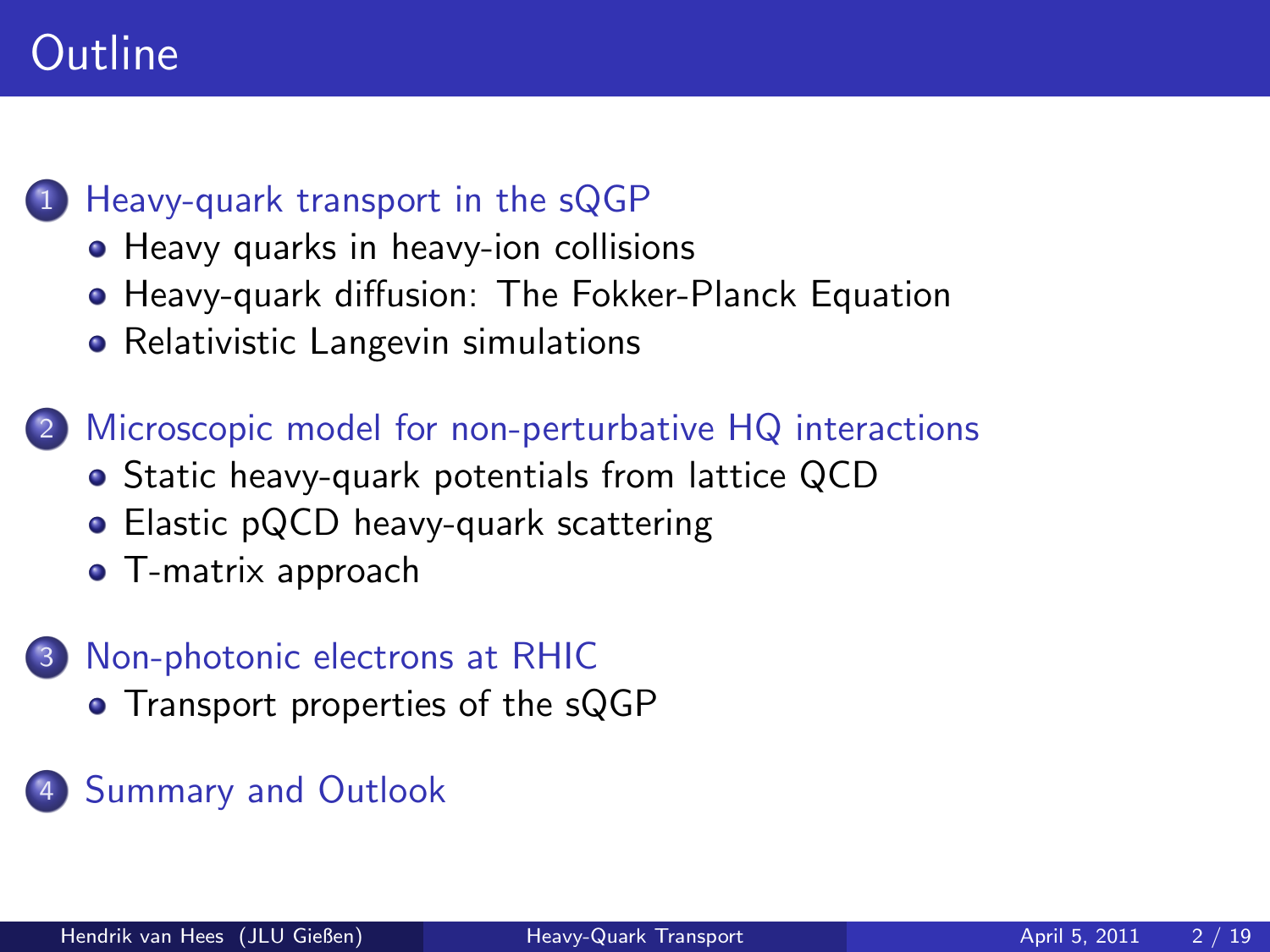- Fast equilibration of hot and dense matter in heavy-ion collisions: collective flow (nearly ideal hydrodynamics)  $\Rightarrow$  sQGP
- Heavy quarks as calibrated probe of QGP properties
	- produced only in early hard collisions: well-defined initial conditions
	- not fully equilibrated due to large masses
	- heavy-quark diffusion  $\Rightarrow$  probes for QGP-transport properties
- **•** Langevin simulation
- <span id="page-2-0"></span>• drag and diffusion coefficients
	- $\bullet$  T-matrix approach with static lattice-QCD heavy-quark potentials
	- resonance formation close to  $T_c$
	- mechanism for non-perturbative strong interactions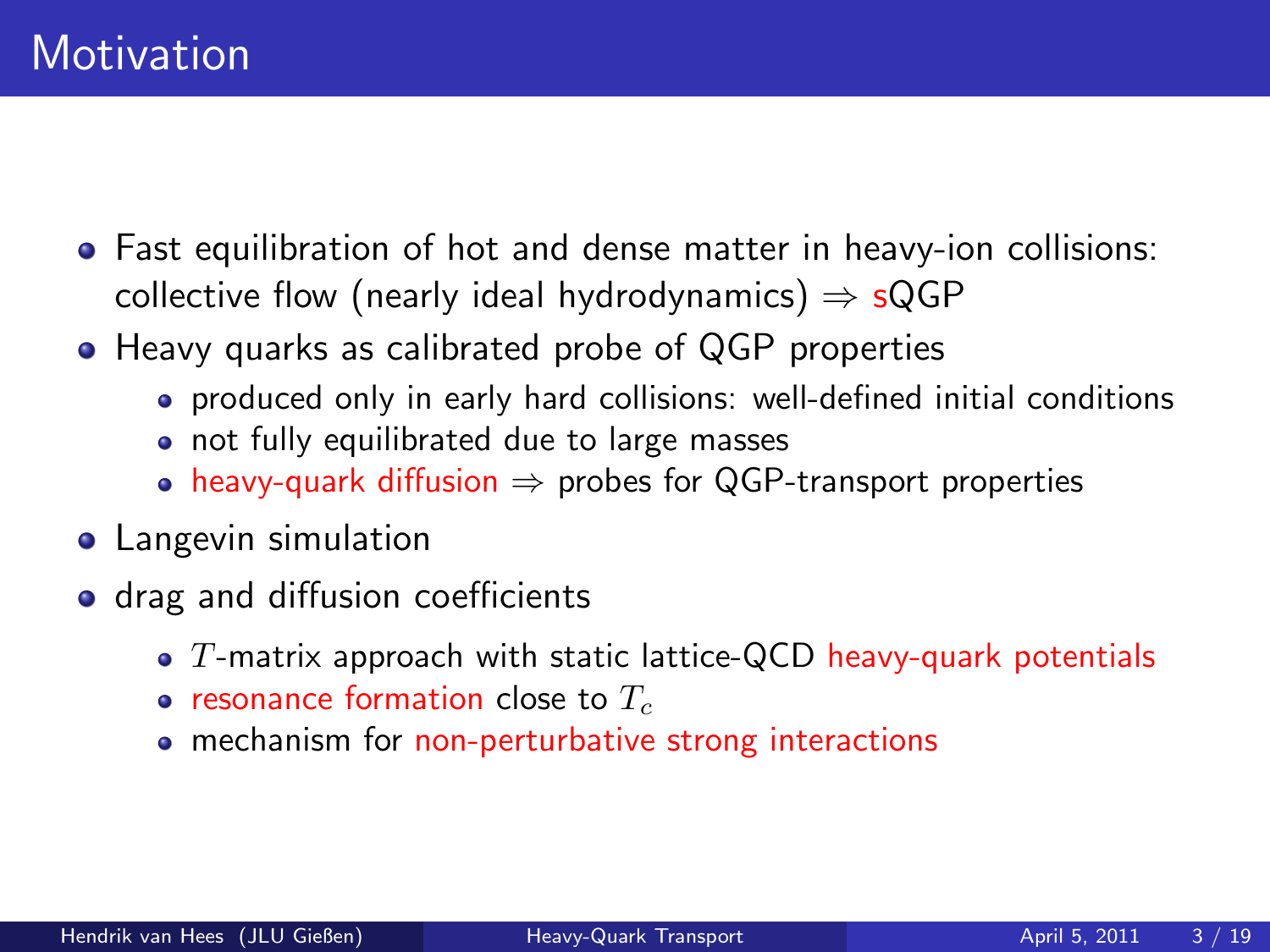# Heavy Quarks in Heavy-Ion collisions



hard production of HQs described by PDF's  $+$  pQCD (PYTHIA)

# $c,b$  quark



HQ rescattering in QGP: Langevin simulation drag and diffusion coefficients from microscopic model for HQ interactions in the sQGP



Hadronization to  $D,B$  mesons via quark coalescence  $+$  fragmentation



 $e^\pm$  "non-photonic" electron observables semileptonic decay ⇒  $R_{AA}^{\mathrm{e^+e^-}}(p_T),\ v_{2}^{e^+e^-}(p_T)$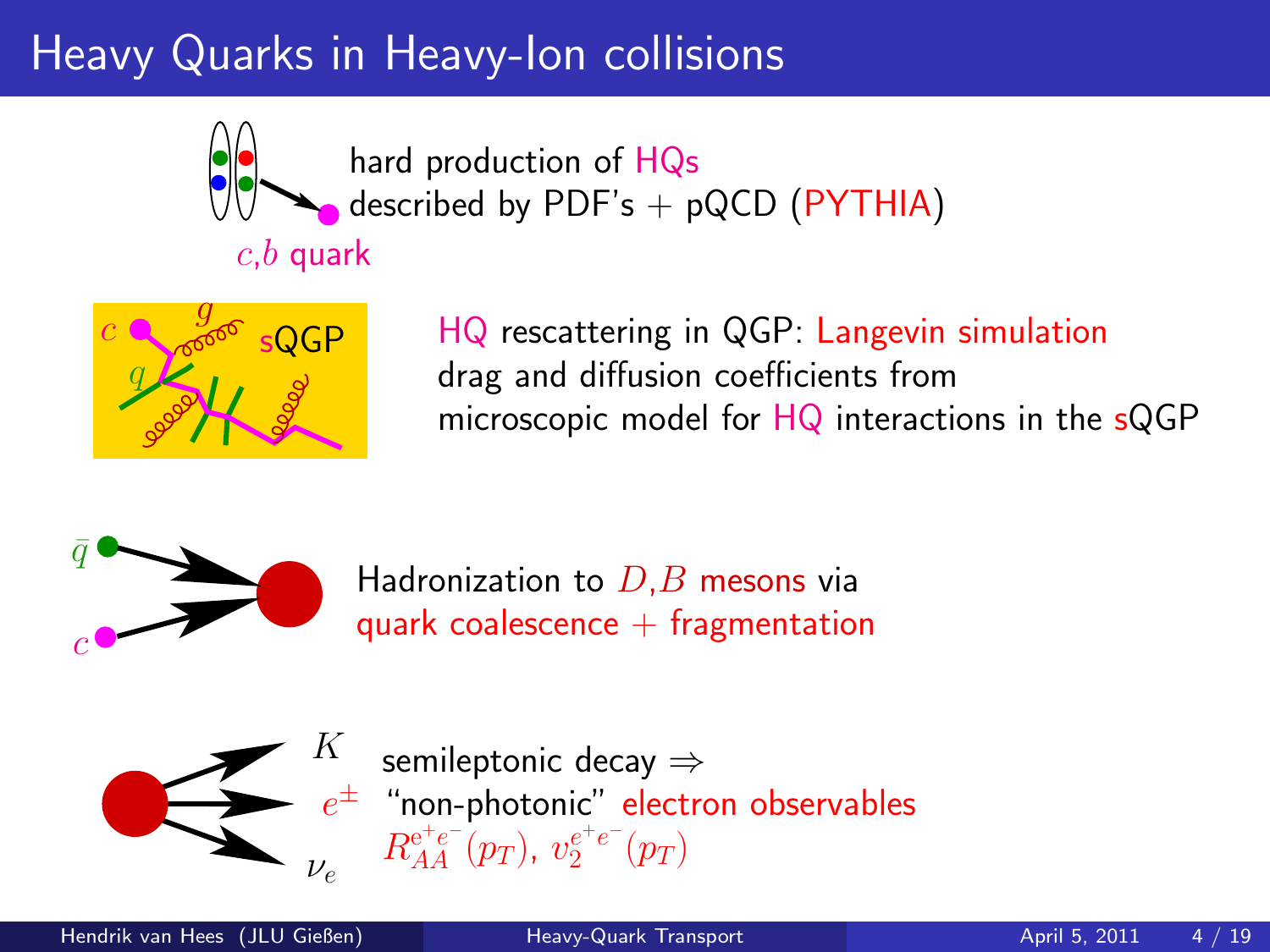#### The Fokker-Planck Equation

Fokker-Planck equation

$$
\frac{\partial}{\partial t}F_Q(t,\vec{p}) = \frac{\partial}{\partial p_i} \left\{ A_i(\vec{p}) F_Q(t,\vec{p}) + \frac{\partial}{\partial p_j} [B_{ij}(\vec{p}) F_Q(t,\vec{p})] \right\}
$$

**•** transition rates

$$
w(\vec{p}, \vec{k}) = \gamma_q \int \frac{\mathrm{d}^3 \vec{q}}{(2\pi)^3} f_q(\vec{q}) v_{\text{rel}}(\vec{p}, \vec{q} \to \vec{p} - \vec{k}, \vec{q} + \vec{k}) \frac{\mathrm{d}\sigma}{\mathrm{d}\Omega}
$$

• with drag and diffusion coefficients

$$
A_i(\vec{p}) = \int d^3\vec{k} \; k_i w(\vec{p}, \vec{k}), \quad B_{ij}(\vec{p}) = \frac{1}{2} \int d^3\vec{k} \; k_i k_j w(\vec{p}, \vec{k})
$$

• equilibrated light quarks and gluons: coefficients in heat-bath frame • matter homogeneous and isotropic

<span id="page-4-0"></span>
$$
A_i(\vec{p}) = A(p)p_i, \quad B_{ij}(\vec{p}) = B_0(p)P_{ij}^{\perp} + B_1(p)P_{ij}^{\parallel}
$$
  
with 
$$
P_{ij}^{\parallel}(\vec{p}) = \frac{p_i p_j}{\vec{p}^2}, \quad P_{ij}^{\perp}(\vec{p}) = \delta_{ij} - \frac{p_i p_j}{\vec{p}^2}
$$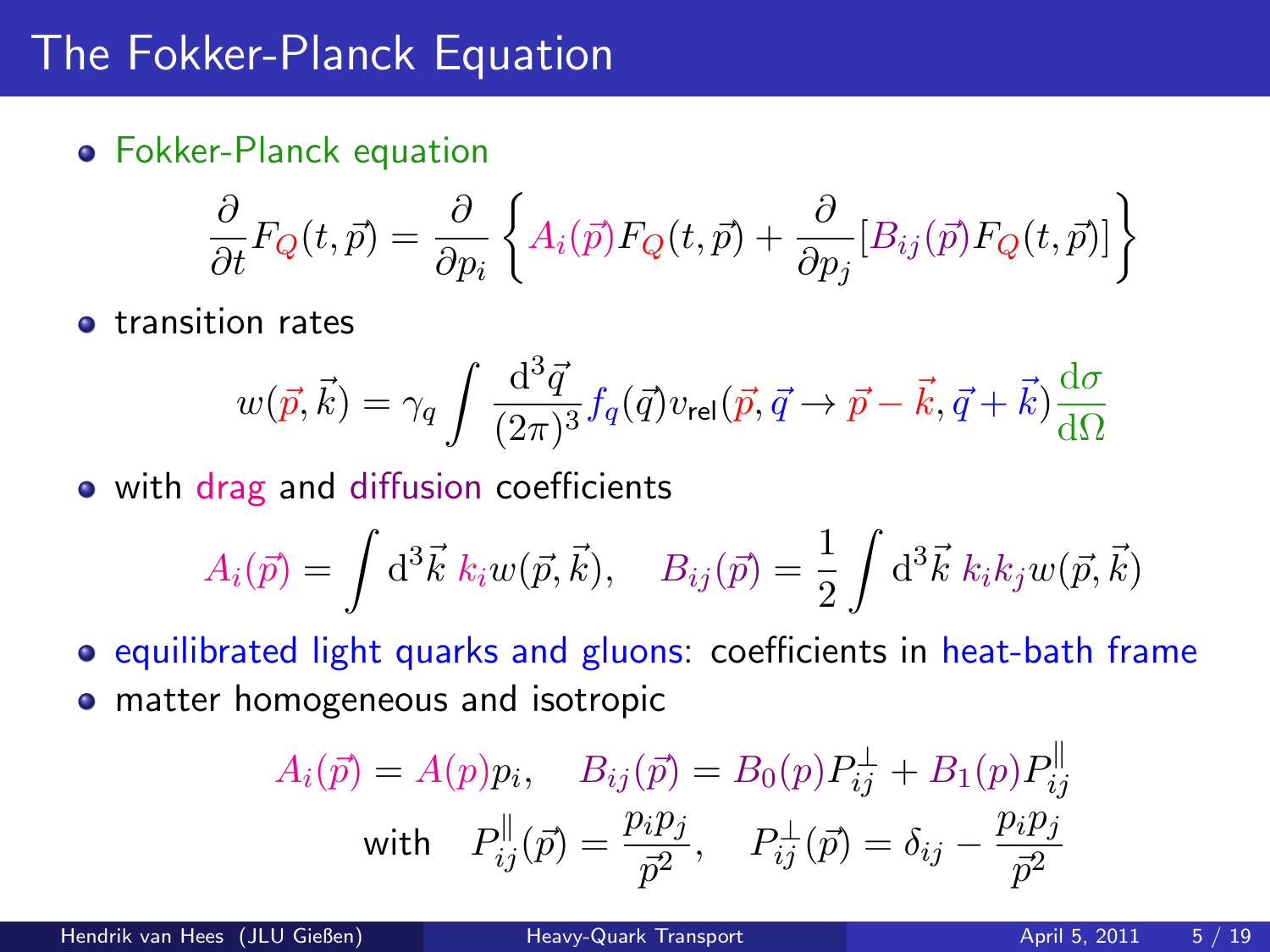## Relativistic Langevin process

 $\bullet$  Langevin process: friction force  $+$  Gaussian random force • in the (local) rest frame of the heat bath

$$
\begin{aligned} \mathbf{d}\vec{x} &= \frac{\vec{p}}{E_p} \mathbf{d}t, \\ \mathbf{d}\vec{p} &= -A\,\vec{p}\,\mathbf{d}t + \sqrt{2\mathbf{d}t} [\sqrt{B_0}P_\perp + \sqrt{B_1}P_\parallel]\vec{w} \end{aligned}
$$

- $\bullet$   $\vec{w}$ : normal-distributed random variable
- $\bullet$  A: friction (drag) coefficient
- $\bullet$   $B_{0,1}$ : diffusion coefficients
- **o** dependent on realization of stochastic process
- to guarantee correct equilibrium limit: Use Hänggi-Klimontovich calculus, i.e., use  $B_{0/1}(t,\vec{p}+{\rm d}\vec{p})$
- **•** Einstein dissipation-fluctuation relation  $B_0 = B_1 = E_p T A$ .
- $\bullet$  to implement flow of the medium: Lorentz boost between heat-bath and lab frame
- still ambiguities in "freeze-out description"

[P. B. Gossiaux, S. Vogel, HvH, J. Aichelin, R. Rapp, M. He, M. Bluhm, arXiv: 1102.1114 [hep-ph]]

Hendrik van Hees (JLU Gießen) [Heavy-Quark Transport](#page-0-0) April 5, 2011 6/19

<span id="page-5-0"></span>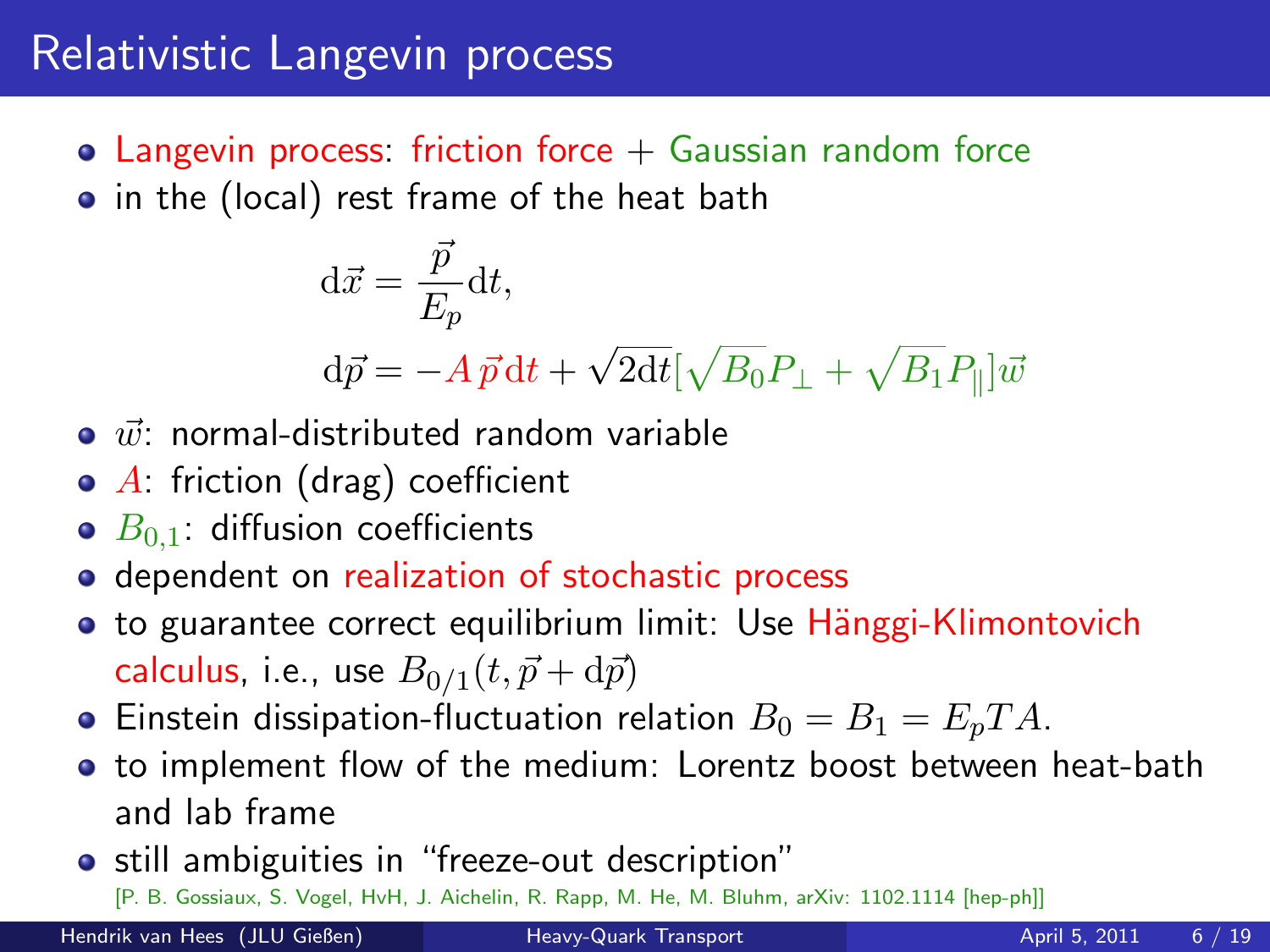# Elastic pQCD processes

• Lowest-order matrix elements [Combridge 79]



<span id="page-6-0"></span>• Debye-screening mass for *t*-channel gluon exch.  $\mu_g = gT$ ,  $\alpha_s = 0.4$ not sufficient to understand RHIC data on "non-photonic" electrons

Hendrik van Hees (JLU Gießen) is een meerver aan de eerste van de gesteld van de gesteld van de gesteld van de<br>Gebeure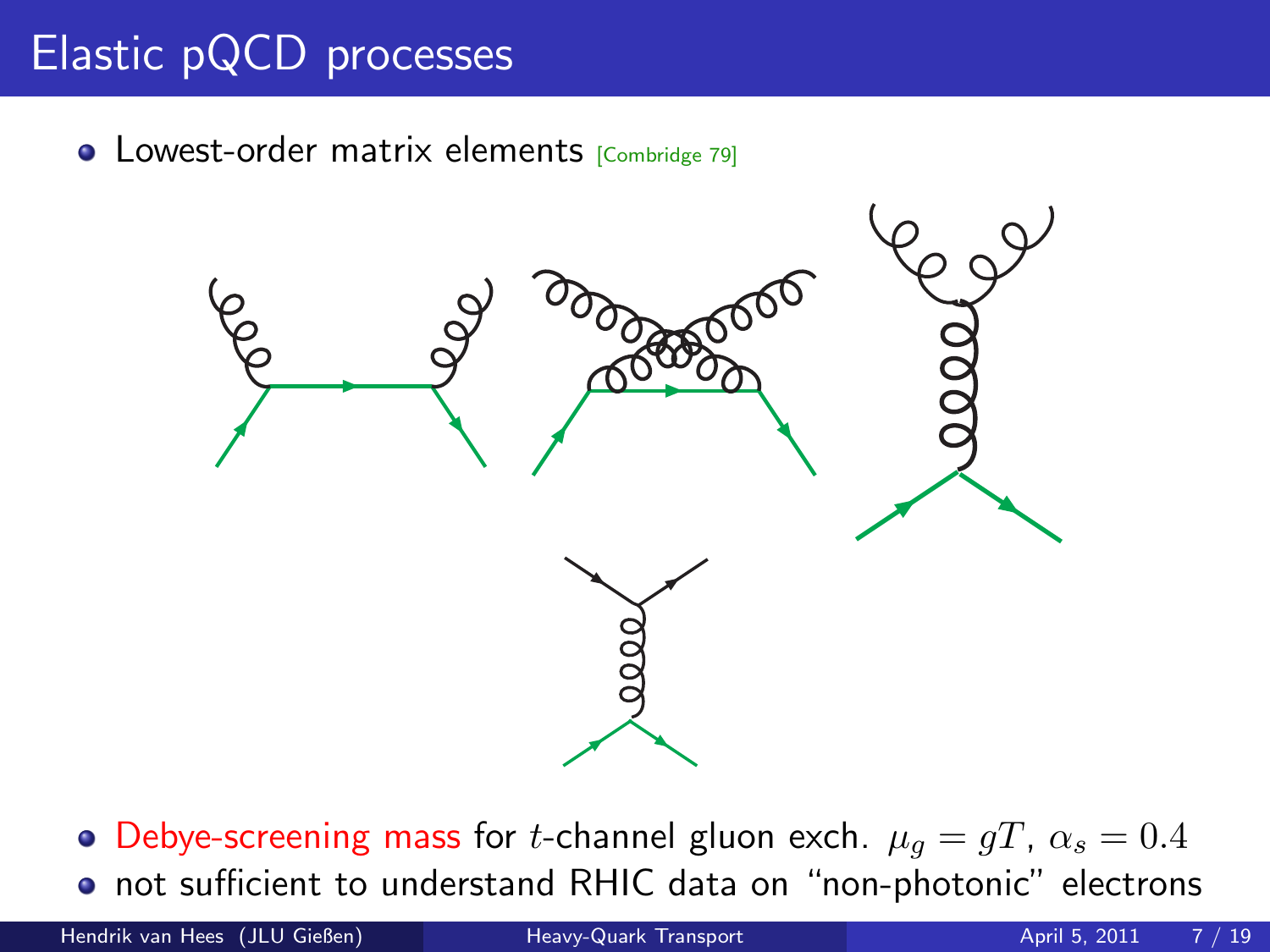## Static heavy-quark potentials from lattice QCD

- lattice QCD at finite temperature: calculate free energy  $F = U TS$
- calculate difference between  $F_{\bar{O}O}$  with  $Q$  and  $\bar{Q}$  at distance, r and  $F$
- average Hamiltonian for static  $\bar{Q}Q\colon \braket{H}_T = U = -T^2\partial(F/T)/\partial T$
- long-distance limit:  $2M_D(T) \simeq 2m_c + U(\infty, T)$
- can be reinterpreted as medium-modified heavy-quark mass
- short-distance: enhancement of U over  $T = 0$  Cornell potential

• "right" potential 
$$
V = xU + (1 - x)F
$$
?

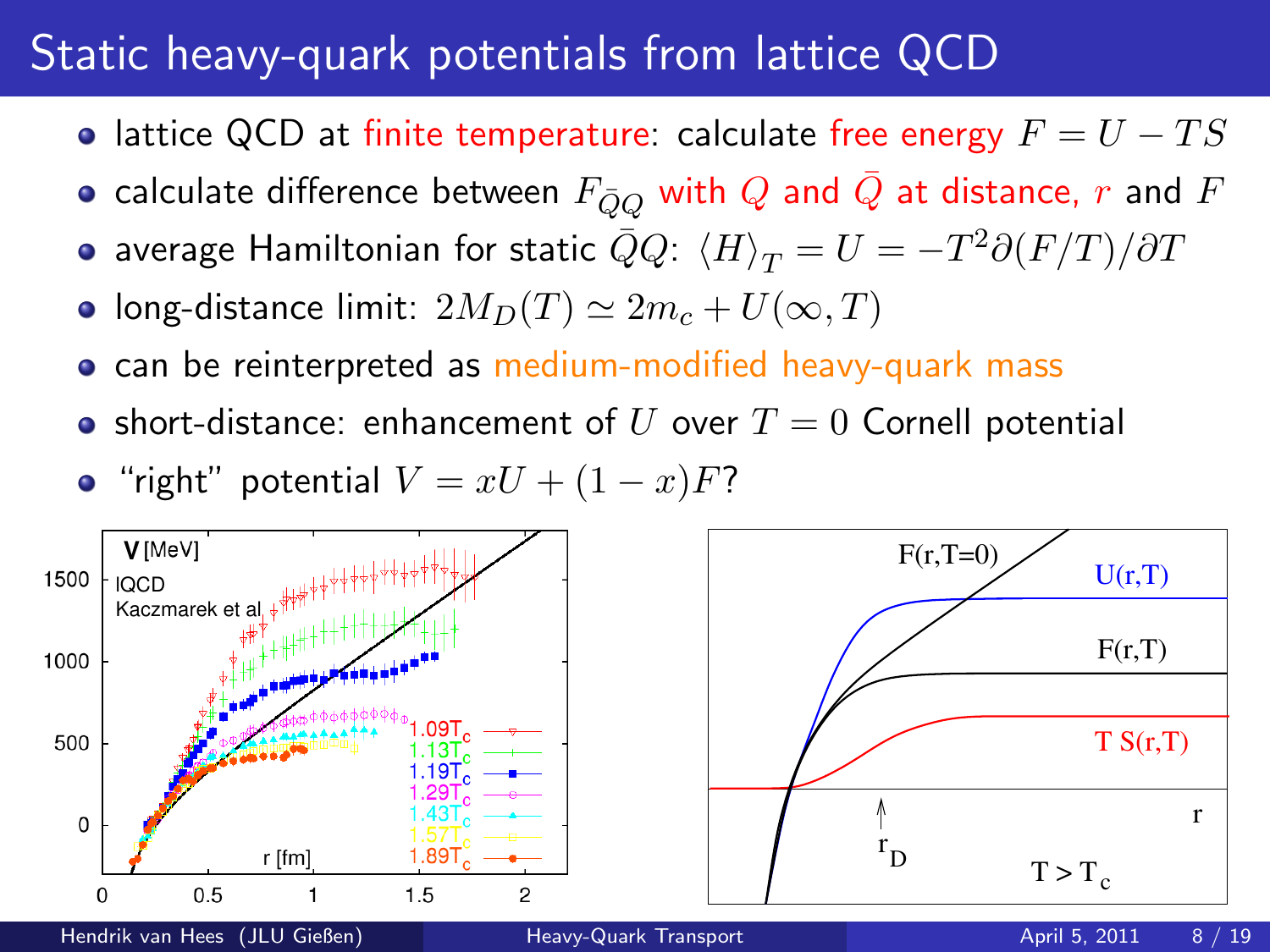#### The potential fit to lattice data

**• non-perturbative static gluon propagator**  $D_{00}(\vec{k}) = 1/(\vec{k}^2 + \mu_D^2) + m_G^2/(\vec{k}^2 + \tilde{m}_D^2)^2$ 

• finite-T HQ color-singlet-free energy from Polyakov loops

$$
\exp[-F_1(r,T)/T] = \left\langle \text{Tr}[\Omega(x)\Omega^\dagger(y)]/N_c \right\rangle
$$

$$
= \exp\left[\frac{g^2}{2N_cT^2} \left\langle A_{0,\alpha}(x)A_{0,\alpha}(y) - A_{0,\alpha}^2(x) \right\rangle \right] + \mathcal{O}(g^6)
$$

• identify  $\langle A_{0,\alpha}(x)A_{0,\alpha}(y)\rangle = D_{00}(x - y)$ 

**o** color-singlet free energy

$$
F_1(r,T) = -\frac{4}{3}\alpha_s \left\{ \frac{\exp(-m_D r)}{r} + \frac{m_G^2}{2\tilde{m}_D} [\exp(-\tilde{m}_D r) - 1] + m_D \right\}
$$

• in vacuo  $m_D, \tilde{m}_D \to 0$  $F_1(r) = -\frac{4}{3}$ 3  $\alpha_s$  $\frac{\alpha_s}{r} + \sigma r$ ,  $\sigma = \frac{2\alpha_s m_G^2}{3}$ 3 [F. Riek, R. Rapp, PRC 82, 035201 (2010)]

Hendrik van Hees (JLU Gießen) [Heavy-Quark Transport](#page-0-0) April 5, 2011 9/19

*Q*

*<sup>Q</sup>*¯ *<sup>Q</sup>*¯

*Q*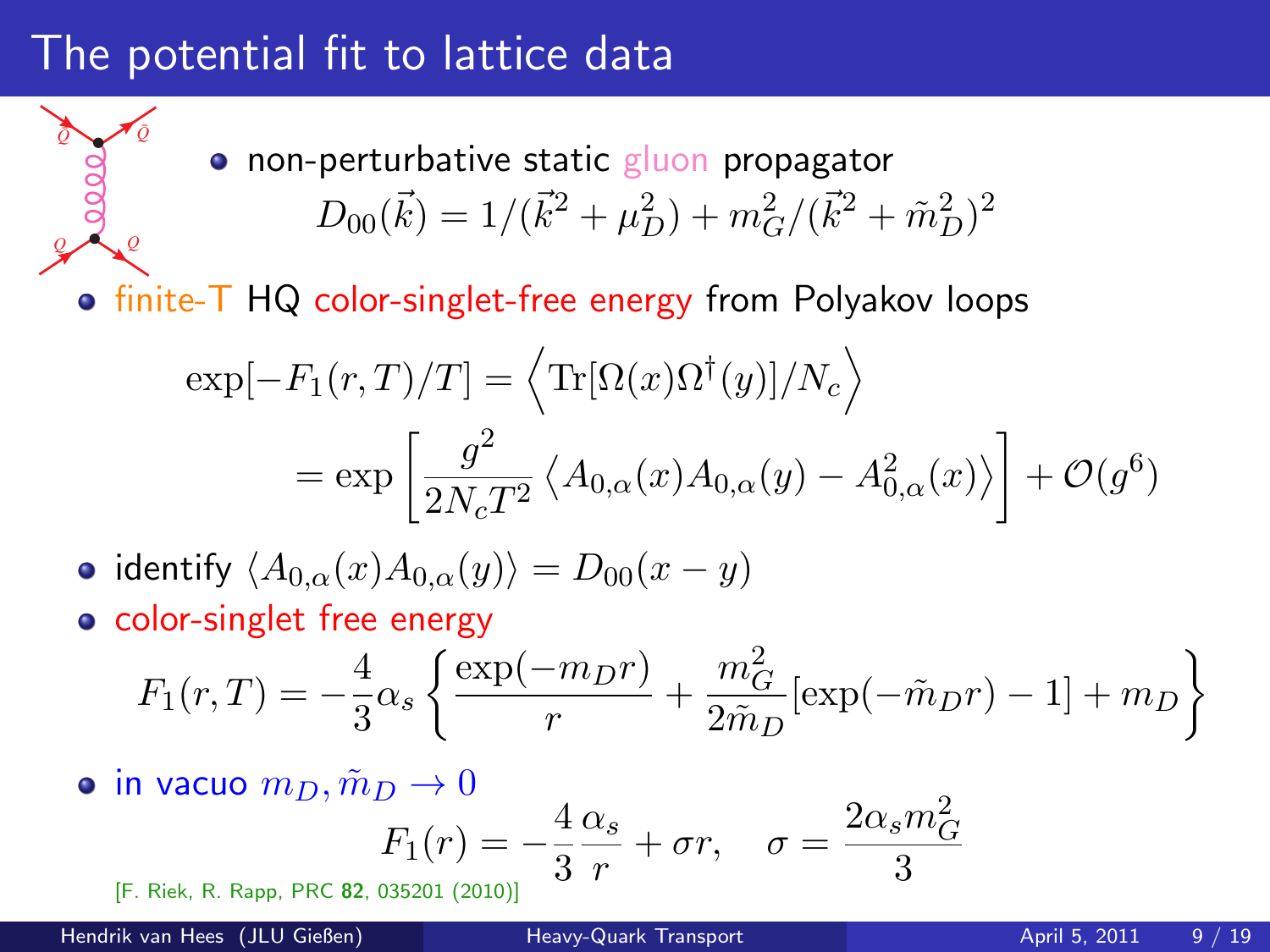# T-matrix approach for qQ scattering

- T-matrix Brückner approach for heavy quarkonia as for HQ diffusion
- consistency between HQ diffusion and  $QQ$  suppression!



- 4D Bethe-Salpeter equation  $\rightarrow$  3D Lippmann-Schwinger equation
- relativistic interaction  $\rightarrow$  static heavy-quark potential (IQCD)  $T_{\alpha}(E; q', q) = V_{\alpha}(q', q) + \frac{2}{\pi}$  $\int^{\infty}$  $\boldsymbol{0}$ dk  $k^2 V_\alpha(q',k) G_{Q\bar{Q}}(E;k) T_\alpha(E;k,q)$  $\times \{1 - n_F[\omega_1(k)] - n_F[\omega_2(k)]\}$

<span id="page-9-0"></span> $q, \, q', \, k$  relative 3-momentum of initial, final, interm.  $\, qQ$  or  $\bar q Q$  state [F. Riek, R. Rapp, PRC 82, 035201 (2010)]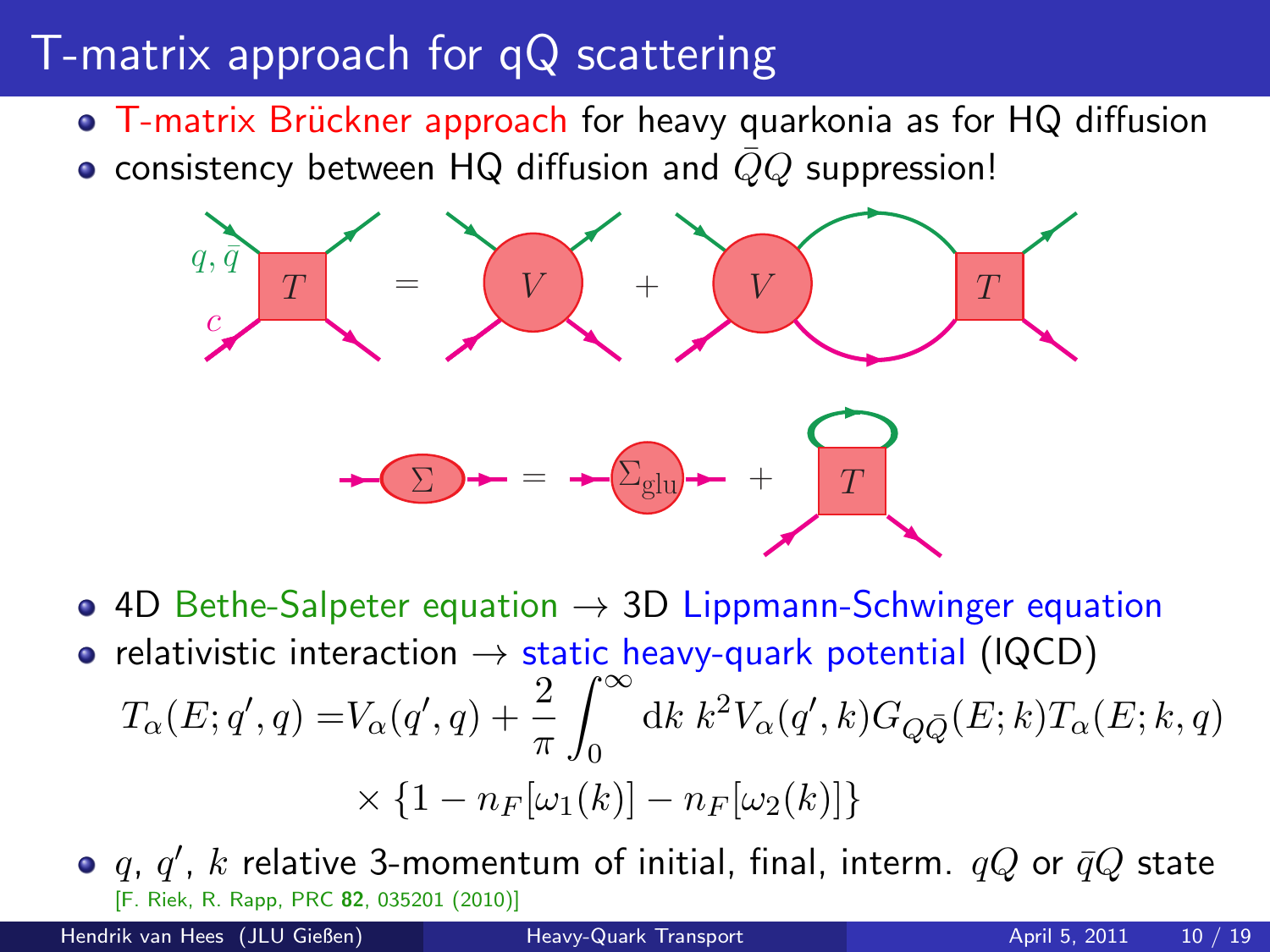

- resonance formation at lower temperatures  $T \simeq T_c$
- melting of resonances at higher  $T$
- model-independent assessment of elastic  $Qq$ ,  $Q\bar{q}$  scattering!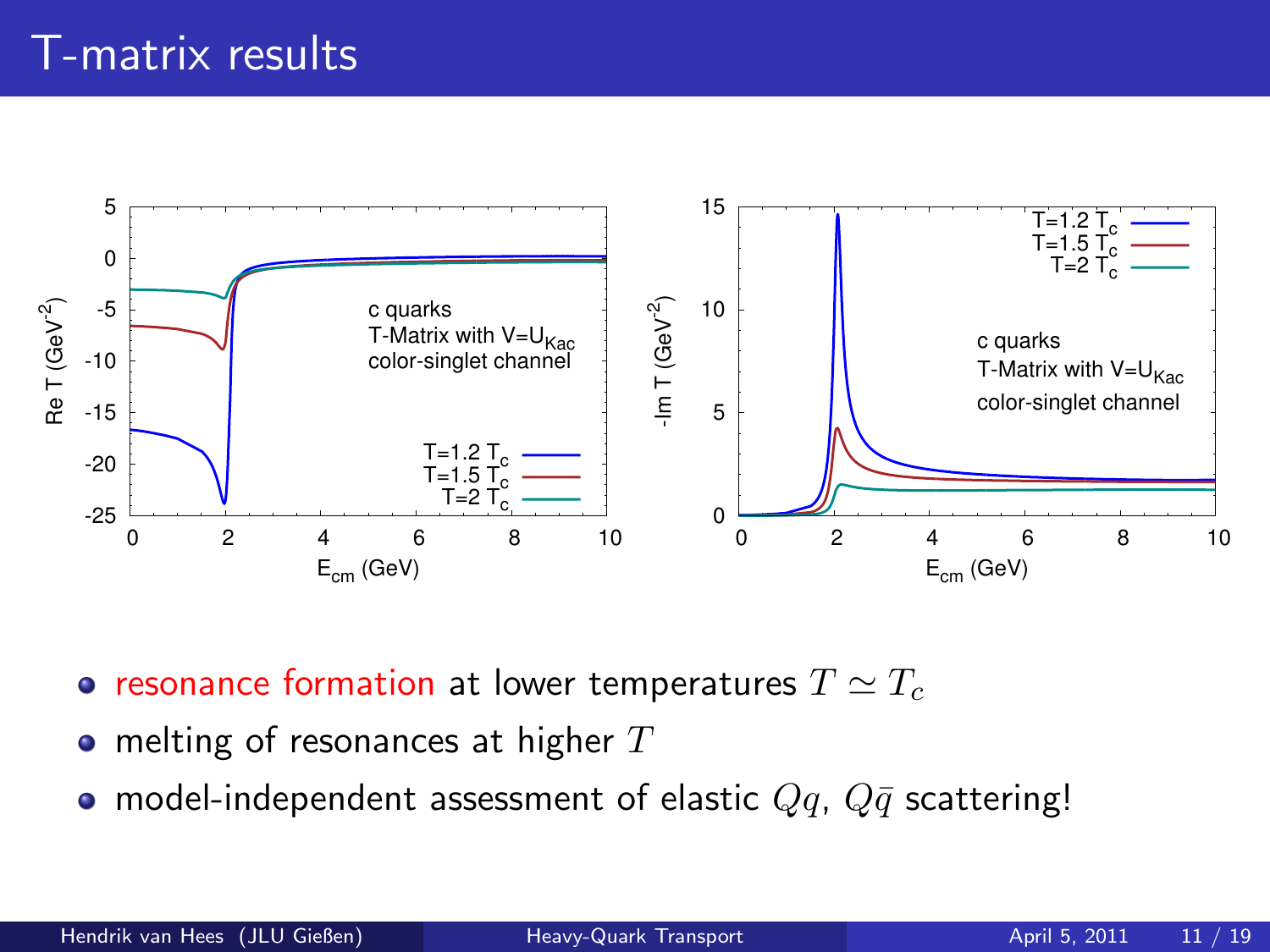#### Transport coefficients



• from non-pert. interactions reach  $A_{\text{non-pert}} \simeq 1/(7 \text{ fm}/c) \simeq 4A_{\text{pQCD}}$ 

 $\bullet$  results for free-energy potential,  $F$  considerably smaller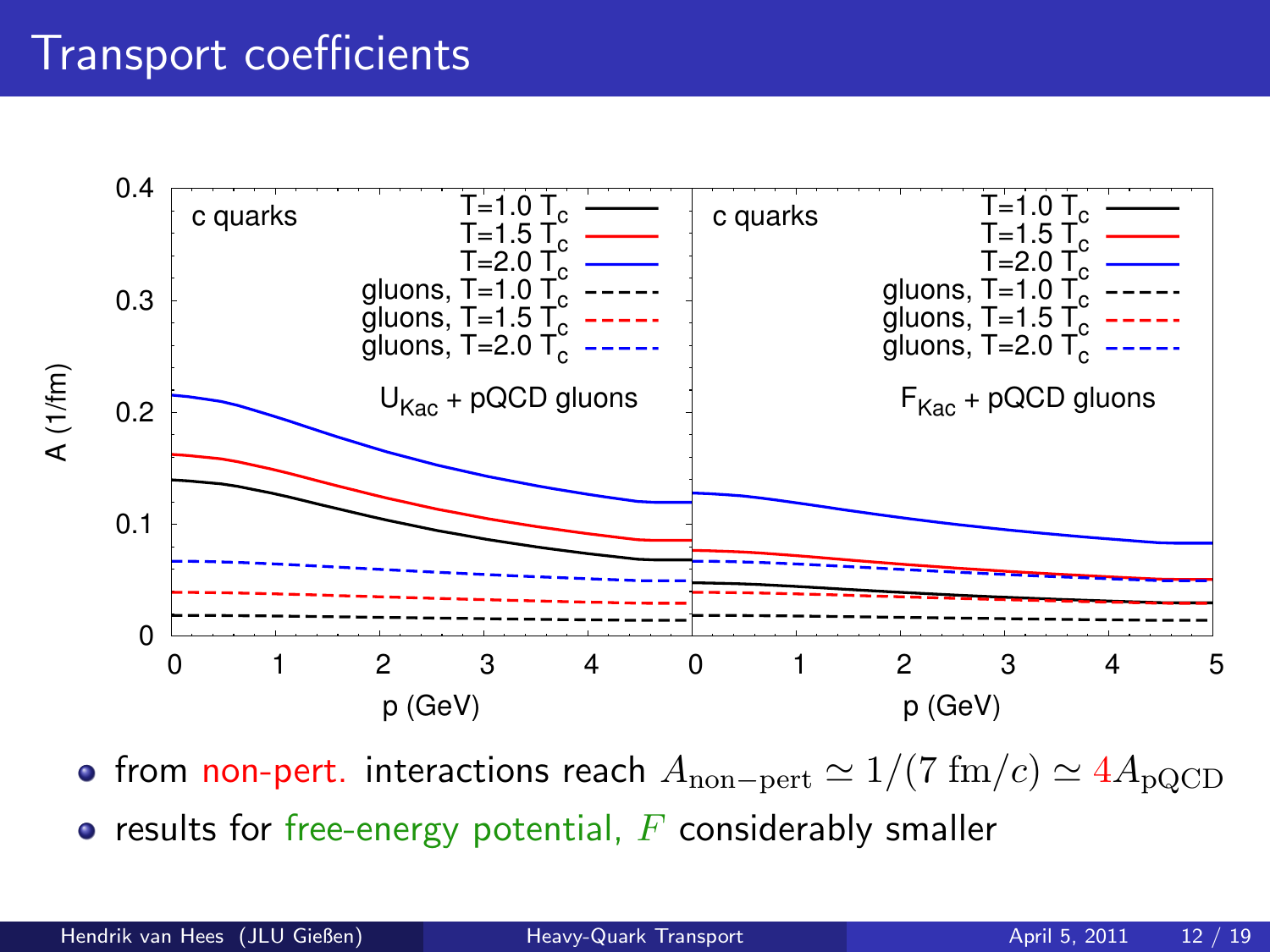## Bulk evolution and initial conditions

- bulk evolution as elliptic thermal fireball
- **isentropic expansion with QGP Equation of State**
- initial  $p_T$ -spectra of charm and bottom quarks
	- $\bullet$  (modified) PYTHIA to describe exp. D meson spectra, assuming  $\delta$ -function fragmentation
	- exp. non-photonic single- $e^\pm$  spectra: Fix bottom/charm ratio

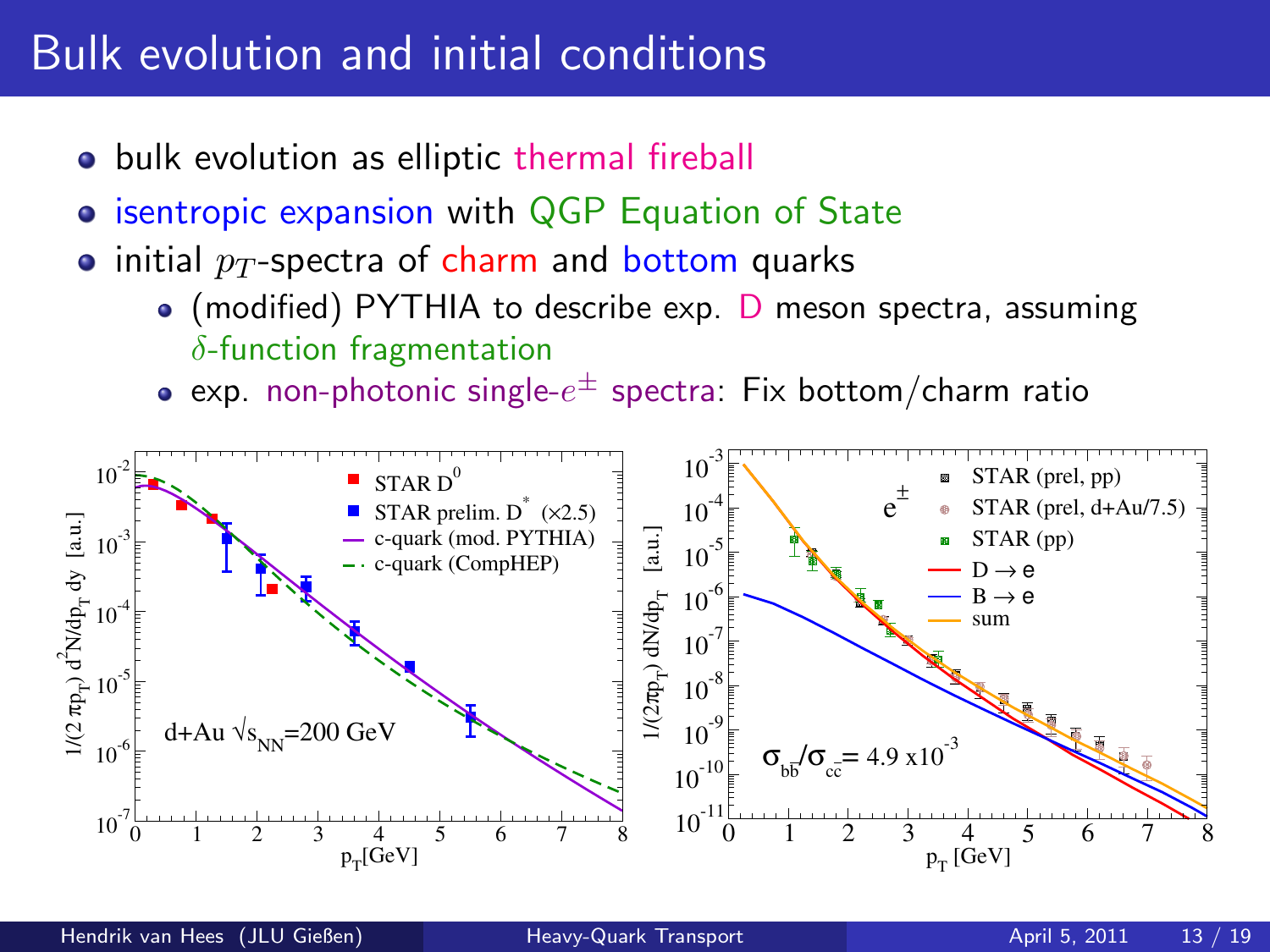#### Spectra and elliptic flow for c-quarks

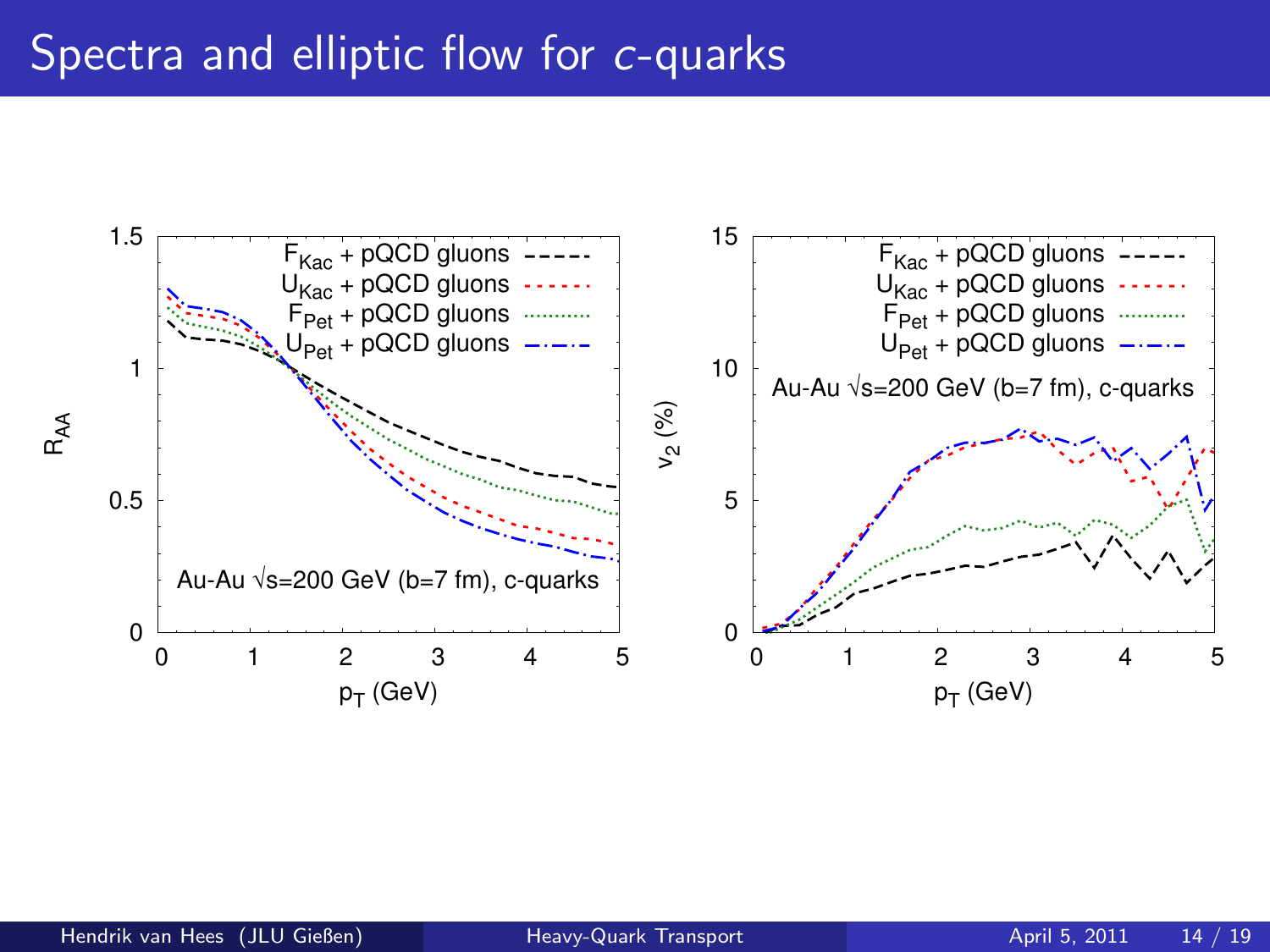#### Spectra and elliptic flow for **b-quarks**

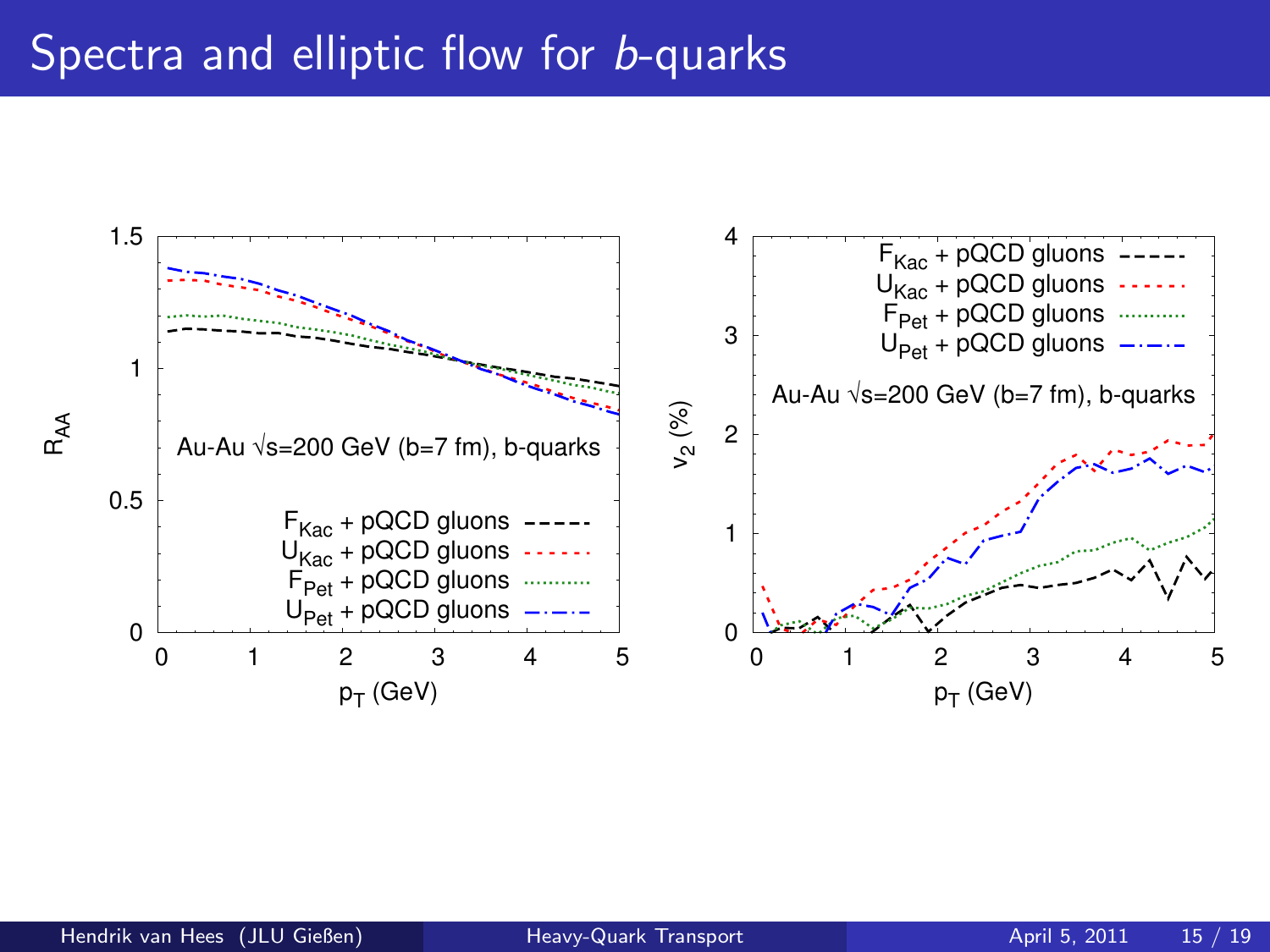#### Non-photonic electrons at RHIC

• quark coalescence+fragmentation  $\rightarrow D/B \rightarrow e + X$ 



- coalescence crucial for description of data
- increases both,  $R_{AA}$  and  $v_2 \Leftrightarrow$  "momentum kick" from light quarks!
- <span id="page-15-0"></span>• "resonance formation" towards  $T_c \Rightarrow$  coalescence natural
	- [L. Ravagli, HvH, R. Rapp, Phys. Rev. C 79, 064902 (2009)]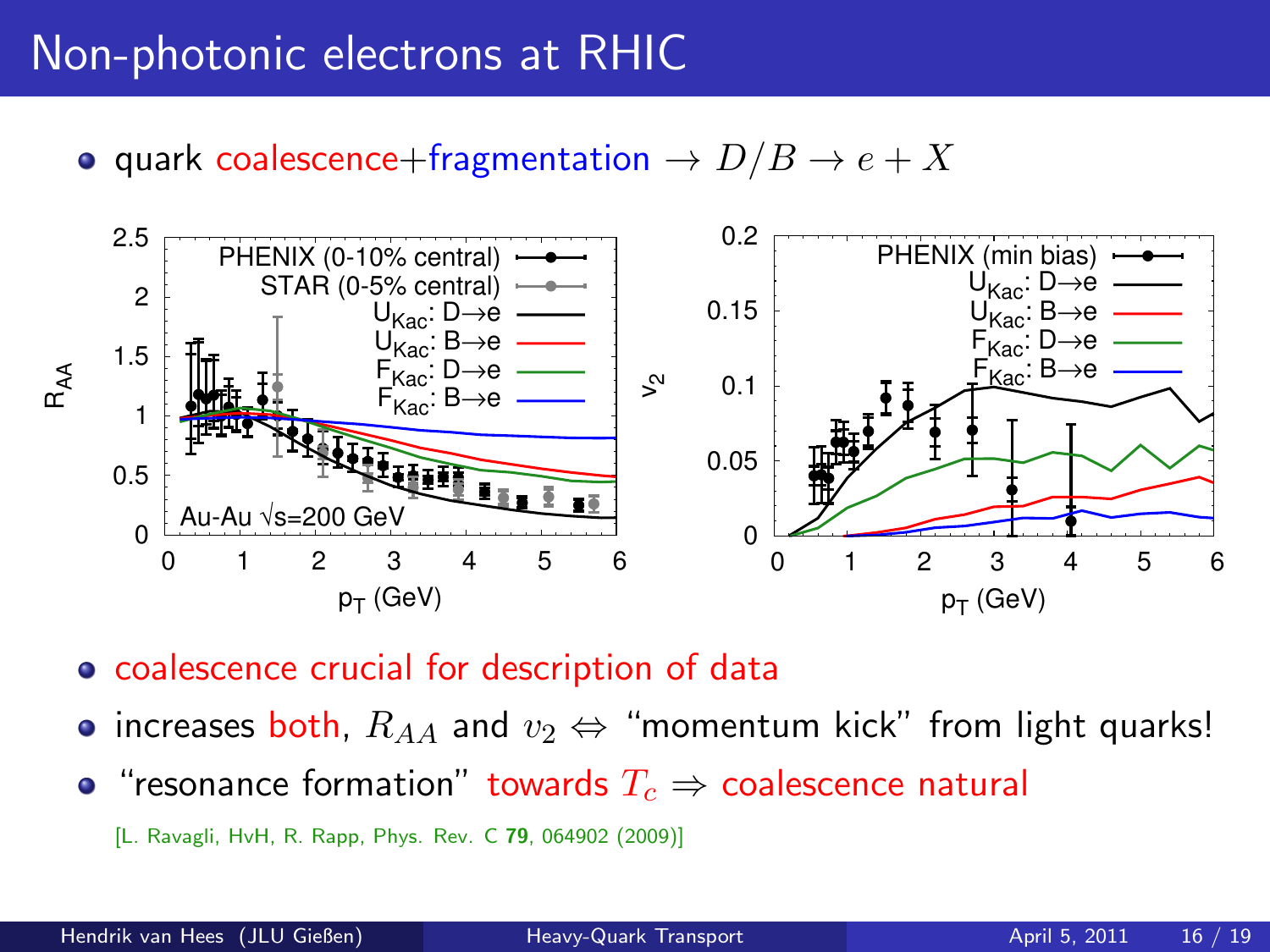## Non-photonic electrons at RHIC

• quark coalescence+fragmentation  $\rightarrow D/B \rightarrow e + X$ 



- coalescence crucial for description of data
- increases both,  $R_{AA}$  and  $v_2 \Leftrightarrow$  "momentum kick" from light quarks!
- "resonance formation" towards  $T_c \Rightarrow$  coalescence natural
	- [L. Ravagli, HvH, R. Rapp, Phys. Rev. C 79, 064902 (2009)]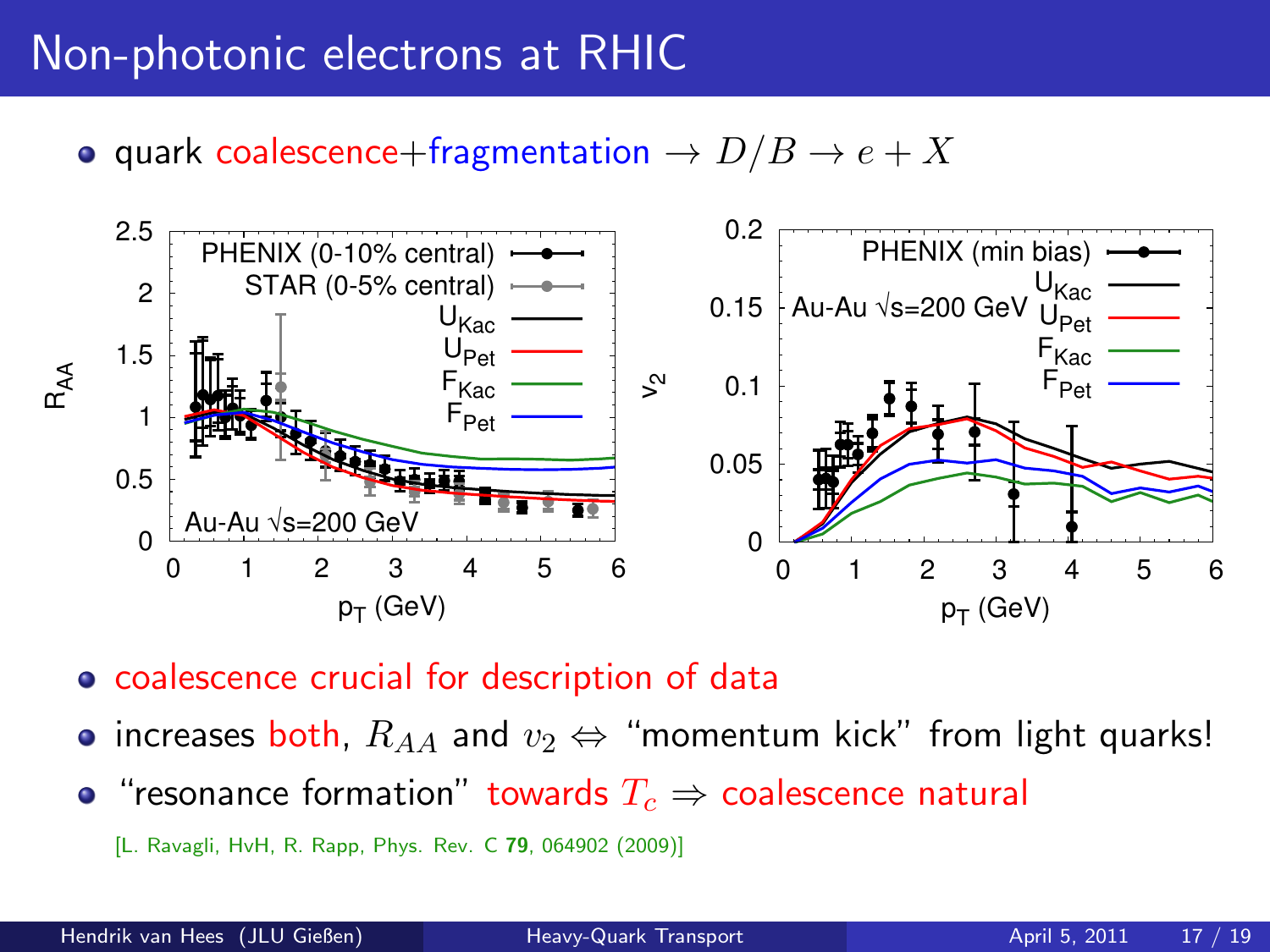## Transport properties of the sQGP

spatial diffusion coefficient: Fokker-Planck  $\Rightarrow D_s = \frac{T}{mA} = \frac{T^2}{D}$ D • measure for coupling strength in plasma:  $\eta/s$ 

$$
\frac{\eta}{s} \simeq \frac{1}{2} TD_s \qquad (AdS/CFT), \qquad \frac{\eta}{s} \simeq \frac{1}{5} TD_s \qquad (wQGP)
$$
\n
$$
\frac{\frac{1}{2} \left( \frac{T \cdot ma}{T \cdot ma + pQCD} \right)}{\frac{1}{2} \left( \frac{PQCD}{PQCD} \right) \frac{1}{1 - n}} \qquad \frac{\frac{1}{2} \left( \frac{T \cdot ba}{T \cdot ba + R \cdot BC} \right)}{\frac{1}{2} \left( \frac{PQCD}{QCD} \right) \frac{1}{1 - n}} \qquad \frac{\frac{1}{2} \left( \frac{T \cdot ba}{T \cdot BC} \right)}{\frac{1}{2} \left( \frac{PQCD}{QCD} \right) \frac{1}{1 - n}} \qquad \frac{\frac{1}{2} \left( \frac{T \cdot ba}{D \cdot BC} \right)}{\frac{1}{2} \left( \frac{PQCD}{QCD} \right) \frac{1}{1 - n}} \qquad \frac{\frac{1}{2} \left( \frac{T \cdot Ba}{QCD} \right)}{\frac{1}{2} \left( \frac{PQCD}{QCD} \right) \frac{1}{1 - n}} \qquad \frac{\frac{1}{2} \left( \frac{T \cdot Ba}{QCD} \right)}{\frac{1}{2} \left( \frac{PQCD}{QCD} \right) \frac{1}{1 - n}} \qquad \frac{\frac{1}{2} \left( \frac{T \cdot Ba}{QCD} \right)}{\frac{1}{2} \left( \frac{PQCD}{QCD} \right) \frac{1}{1 - n}} \qquad \frac{\frac{1}{2} \left( \frac{T \cdot Ba}{QCD} \right)}{\frac{1}{2} \left( \frac{PQCD}{QCD} \right) \frac{1}{1 - n}} \qquad \frac{\frac{1}{2} \left( \frac{T \cdot Ba}{QCD} \right)}{\frac{1}{2} \left( \frac{PQCD}{QCD} \right) \frac{1}{1 - n}} \qquad \frac{\frac{1}{2} \left( \frac{T \cdot Ba}{QCD} \right)}{\frac{1}{2} \left( \frac{PQCD}{QCD} \right) \frac{1}{1 - n}} \qquad \frac{\frac{1}{2} \left( \frac{T \cdot Ba}{QCD} \right)}{\frac{1}{2} \left( \frac{PQCD}{QCD} \right) \frac{1}{1 - n}} \qquad \frac{\frac{1}{2} \left( \frac
$$

Hendrik van Hees (JLU Gießen) aan die Beavy-Quark Transport April 5, 2011 18 / 19

[Lacey, Taranenko (2006)]

 $-0.5$ 

 $0.0$ 

 $(T-T_c)$ 

 $-1.0$ 

<span id="page-17-0"></span> $1.0$ 

 $0.5$